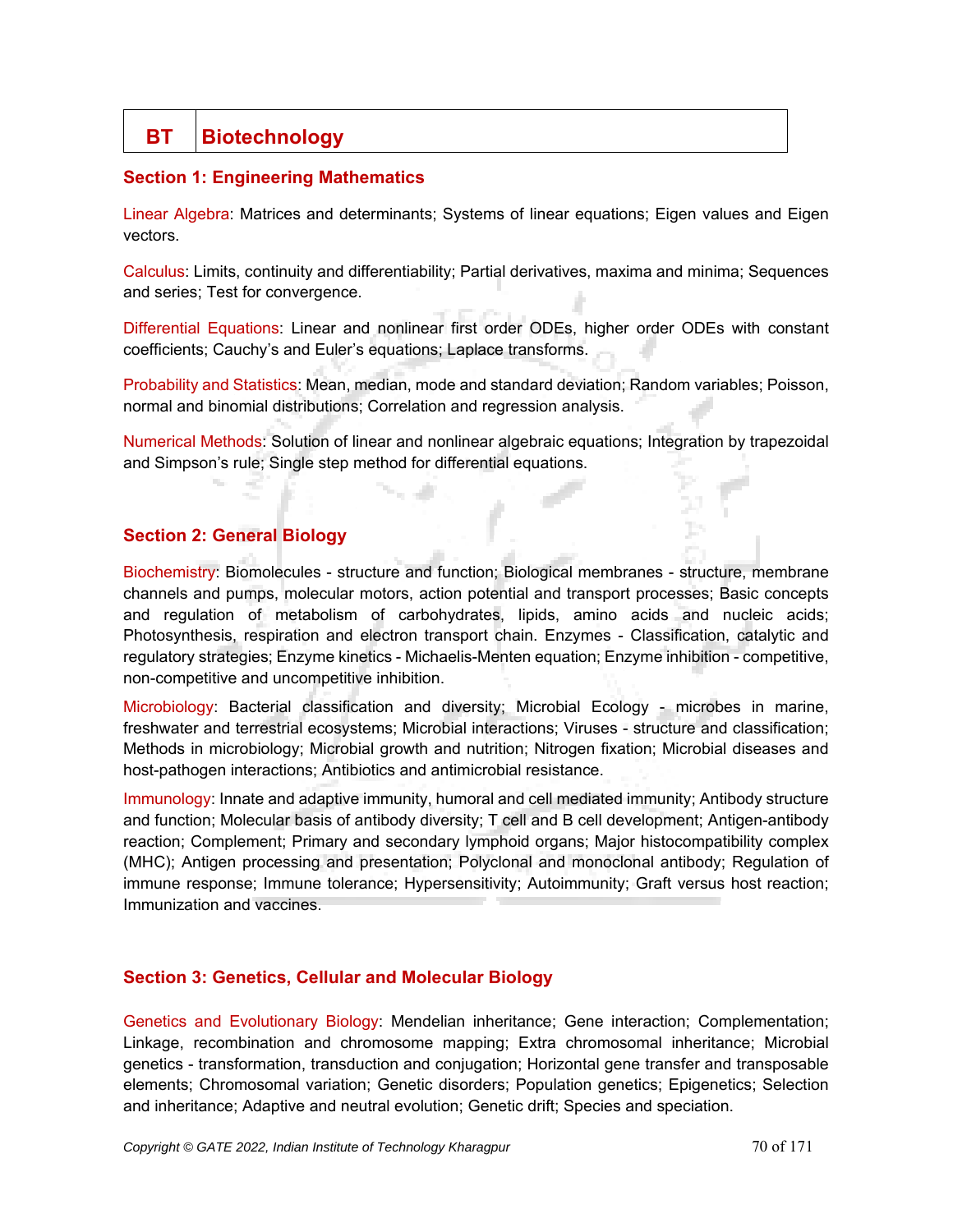Cell Biology: Prokaryotic and eukaryotic cell structure; Cell cycle and cell growth control; Cell-cell communication; Cell signaling and signal transduction; Post-translational modifications; Protein trafficking; Cell death and autophagy; Extra-cellular matrix.

Molecular Biology: Molecular structure of genes and chromosomes; Mutations and mutagenesis; Regulation of gene expression; Nucleic acid - replication, transcription, splicing, translation and their regulatory mechanisms; Non-coding and micro RNA; RNA interference; DNA damage and repair.

## **Section 4: Fundamentals of Biological Engineering**

Engineering principles applied to biological systems: Material and energy balances for reactive and non-reactive systems; Recycle, bypass and purge processes; Stoichiometry of growth and product formation; Degree of reduction, electron balance, theoretical oxygen demand.

Classical thermodynamics and Bioenergetics: Laws of thermodynamics; Solution thermodynamics; Phase equilibria, reaction equilibria; Ligand binding; Membrane potential; Energetics of metabolic pathways, oxidation and reduction reactions.

Transport Processes: Newtonian and non-Newtonian fluids, fluid flow - laminar and turbulent; Mixing in bioreactors, mixing time; Molecular diffusion and film theory; Oxygen transfer and uptake in bioreactor, kLa and its measurement; Conductive and convective heat transfer, LMTD, overall heat transfer coefficient; Heat exchangers.

## **Section 5: Bioprocess Engineering and Process Biotechnology**

Bioreaction engineering: Rate law, zero and first order kinetics; Ideal reactors - batch, mixed flow and plug flow; Enzyme immobilization, diffusion effects - Thiele modulus, effectiveness factor, Damkoehler number; Kinetics of cell growth, substrate utilization and product formation; Structured and unstructured models; Batch, fed-batch and continuous processes; Microbial and enzyme reactors; Optimization and scale up.

Upstream and Downstream Processing: Media formulation and optimization; Sterilization of air and media; Filtration - membrane filtration, ultrafiltration; Centrifugation - high speed and ultra; Cell disruption; Principles of chromatography - ion exchange, gel filtration, hydrophobic interaction, affinity, GC, HPLC and FPLC; Extraction, adsorption and drying.

Instrumentation and Process Control: Pressure, temperature and flow measurement devices; Valves; First order and second order systems; Feedback and feed forward control; Types of controllers – proportional, derivative and integral control, tuning of controllers.

#### **Section 6: Plant, Animal and Microbial Biotechnology**

Plants: Totipotency; Regeneration of plants; Plant growth regulators and elicitors; Tissue culture and cell suspension culture system - methodology, kinetics of growth and nutrient optimization; Production of secondary metabolites; Hairy root culture; Plant products of industrial importance; Artificial seeds; Somaclonal variation; Protoplast, protoplast fusion - somatic hybrid and cybrid;